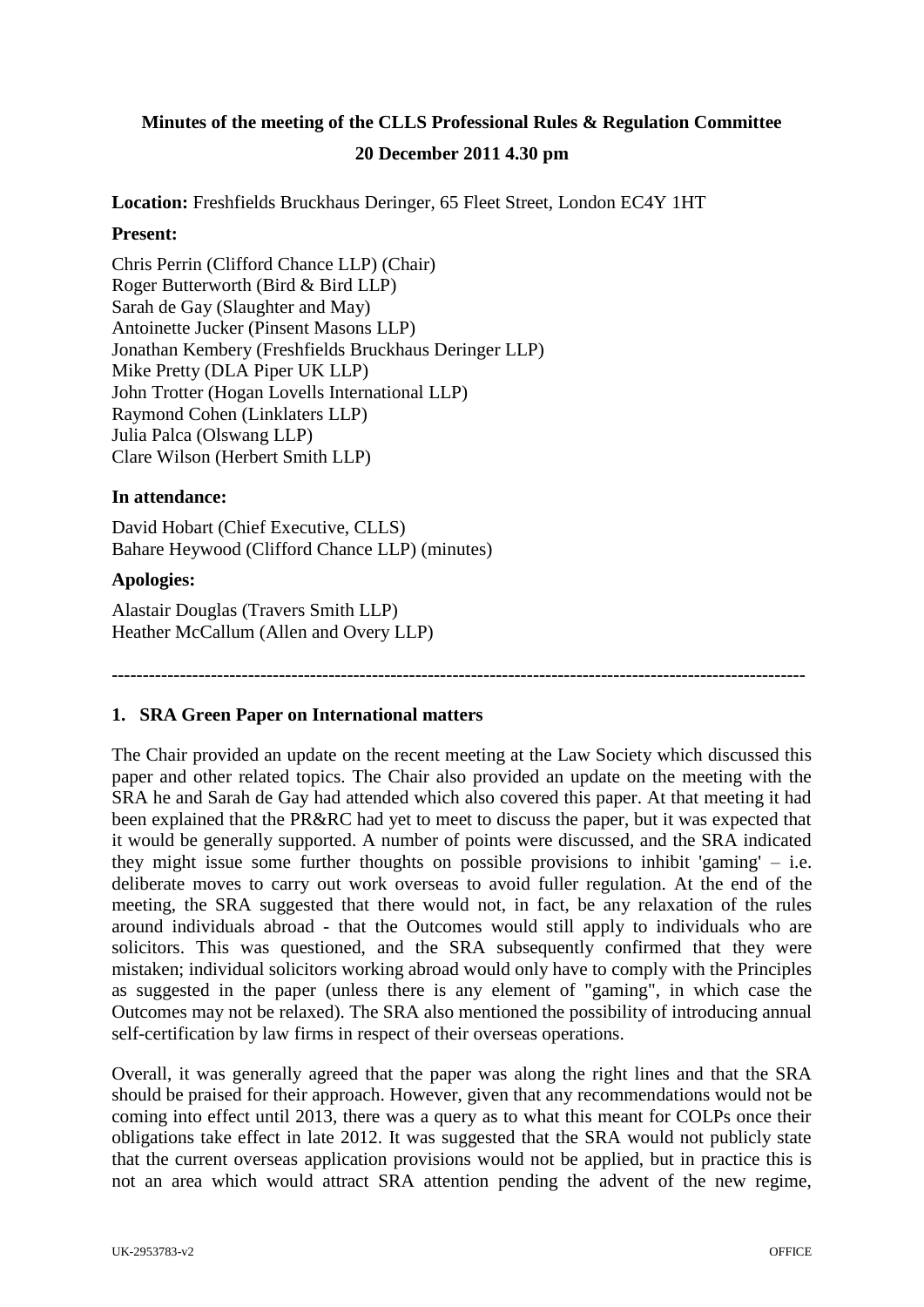assuming it is approved. It was suggested that the Relationship Managers may be able to provide some comfort.

It is noted that there are still areas where further guidance would be helpful; for example, it is not entirely clear how Principle 9 (on equality) would apply overseas, but it was noted that the Principles were subject to being in accordance with local laws. It was also suggested that the approach was quite simplistic in relation to international practices and does not take into account multi-jurisdictional work. The paper also does not deal clearly with verein structures. However, it was felt that the SRA are aware of these issues and that further detail will be developed. The Chair also reported that the SRA had confirmed that it did not envisage any increase in cost or further levy as a result of the proposals and the fact that the proposed approach would bring into SRA regulation (albeit in a very light form) parts of firms which hitherto have not been within their ambit (i.e. overseas entities other than branch offices).

It was agreed that the Committee would wait for the Law Society to provide comments on this paper before the Committee should prepare its own response, supplementing the comments of the Law Society.

## **2. SRA Consultation on Financial Protection**

John Trotter provided a summary of the Committee's response to the consultation paper and a number of minor changes were agreed. Subject to these, the response was agreed.

In relation to 6 (iii) of the consultation paper, it was queried whether it was a good idea to make any changes to the minimum terms at all. It was thought that, on the whole, they were advantageous and it may not therefore be a good idea to set a precedent for changing them. It was agreed that this point should be included in the response and that it would be left to the discretion of the SRA whether they would propose the change or not.

## **3. The new SRA Authorisation Rules and Suitability Test and their implications for the partnership promotions process**

This related to the need for individuals who are to become partners in authorised bodies to pass a suitability test. The SRA had yet to explain what information would be required. It was suggested that firms needed to see a copy of the form as soon as possible. A query was raised as to whether approval was also required for lateral hires (of individuals who are already partners) from other authorised bodies. Further, would firms be able to get advance approval for new partner candidates and what would happen to partner candidates if they were to fail?

While Rule 13.2 of the Authorisation Rules indicates that solicitors with practising certificates would be deemed "suitable", the SRA still need to be notified in advance on a "prescribed form".

Concerns about timing were raised given that the test comes into force on 31 March 2012, most city firms make up their new partners on 1 May and there isn't a form yet available, even in draft.

Sarah de Gay had already raised some of these points with the SRA and agreed to provide a copy of her email so that the PR&RC could raise the issues on behalf of CLLS member firms generally.